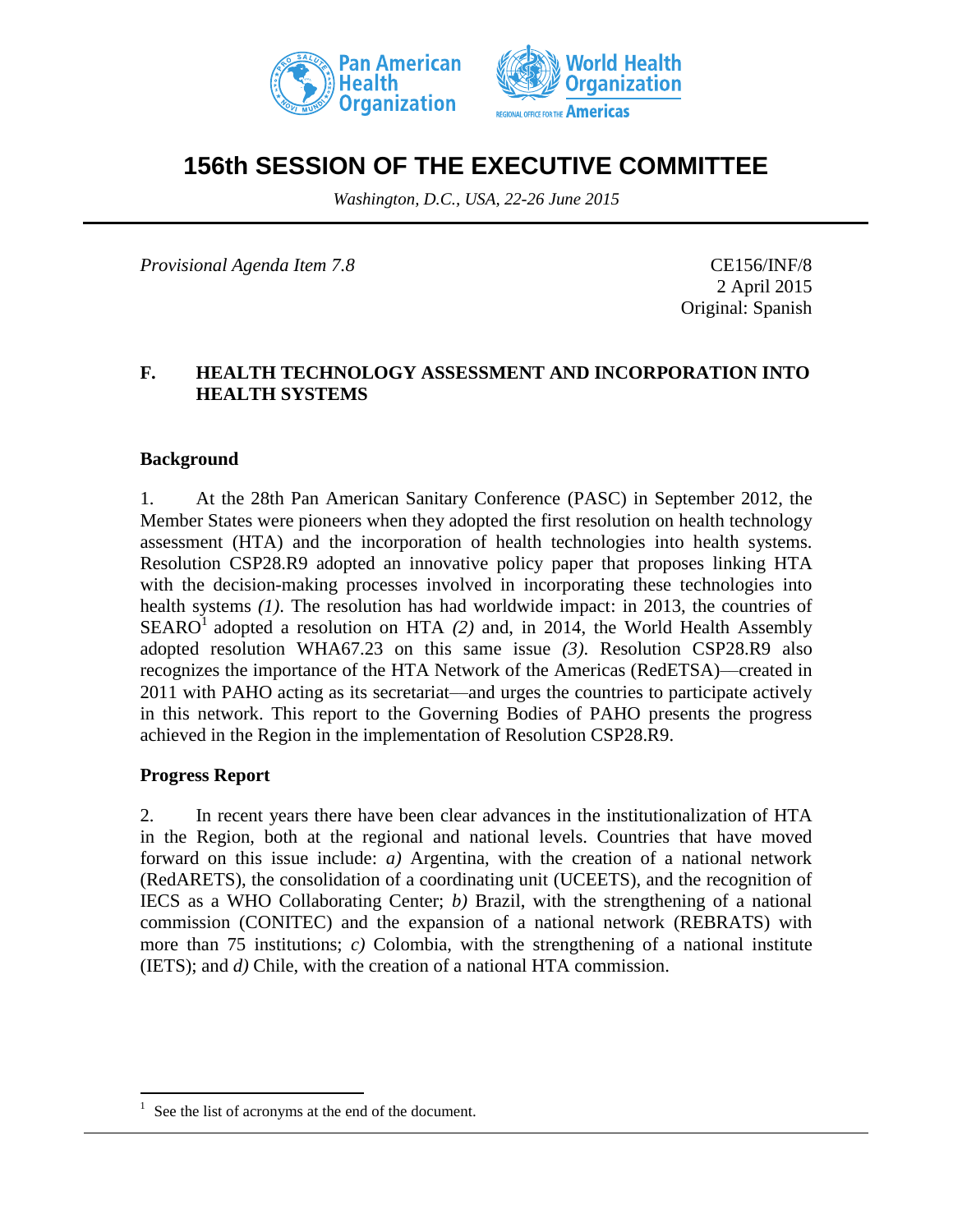3. The Region was mapped to determine the status of HTA and information from 28 countries was gathered,<sup>2</sup> revealing clear advances in its use<sup>3</sup>. Twelve countries of the Region have HTA units, commissions, or institutes. The responses from the countries indicate that the Region has 76 institutions that carry out some type of HTA-related activity: 49% of them are governmental and 34% are academic institutions.

4. Seven countries<sup>4</sup> reported already having laws that require some use of HTA in decision-making processes. Beyond legislation, the actual linkage between decisionmaking and the conclusions reached through HTA is highly diverse across the Region. On the basis of the responses received, it appears that only in Brazil are the conclusions of HTA always taken into account for decision-making. In contrast, seven countries<sup>5</sup> reported that decisions are made without reference to HTA. The other countries<sup>6</sup> reported different levels of frequency in the use of HTA to support decision-making.

5. Other important findings of the mapping indicate: *a)* significant production of documents<sup>7</sup> on HTA, especially in Argentina, Brazil, Canada, and Colombia; *b*) high use of HTA reports from other countries in decision-making; *c)* widespread use of methodological guides among RedETSA countries and, in contrast, no use in countries outside the Network; and *d)* little consideration of ethical and equity-related aspects as explicit decision-making criteria.

6. Despite the major progress, the results of the mapping show great heterogeneity: although some countries have made important achievements, others have not institutionalized HTA at all. In the countries of the Caribbean, for example, implementation of HTA remains at low levels. Nevertheless, seven Caribbean countries<sup>8</sup> have commissions or structures in charge of selecting products from the essential medicines list, which could serve as the starting point for establishing HTA units.

7. At the regional level, the main limiting factors or obstacles observed in HTA implementation were a lack of skilled human resources, budgetary or financial needs, limited inclusion of HTA as a decision-making tool, and lack of access to databases.

 $\overline{a}$ <sup>2</sup> Mapping was split into two components: diagnosis of HTA capacities and decision-making processes. Interviews were held with key staff members of ministries of health, HTA institutions, and other academic and health institutions between 2014 and early 2015. A total of 147 responses were received from 28 countries.

<sup>&</sup>lt;sup>3</sup> The survey on decision-making process was prepared as a part of the Advance–HTA project, jointly with EASP, LSE, and NICE. The survey on HTA capacities was prepared by the RedETSA countries, based on a mapping survey carried out in MERCOSUR.

<sup>4</sup> Bermuda, Bolivia, Brazil, Chile, Colombia, Suriname, and Uruguay.

<sup>5</sup> Barbados, Guatemala, Honduras, Mexico, Panama, Saint Martin, and Trinidad and Tabago.

<sup>6</sup> Argentina, Bermuda, Bolivia, Canada, Chile, Colombia, Costa Rica, Cuba, Dominican Republic, Ecuador, El Salvador, Jamaica, Paraguay, Peru, Saint Lucia, Suriname, Uruguay, and Venezuela.

The countries reported a production of approximately 3,900 documents on HTA since 2010.

<sup>8</sup> Antigua and Barbuda, Dominica, Grenada, Jamaica, Suriname, and Trinidad and Tobago, and Turks and Caicos Islands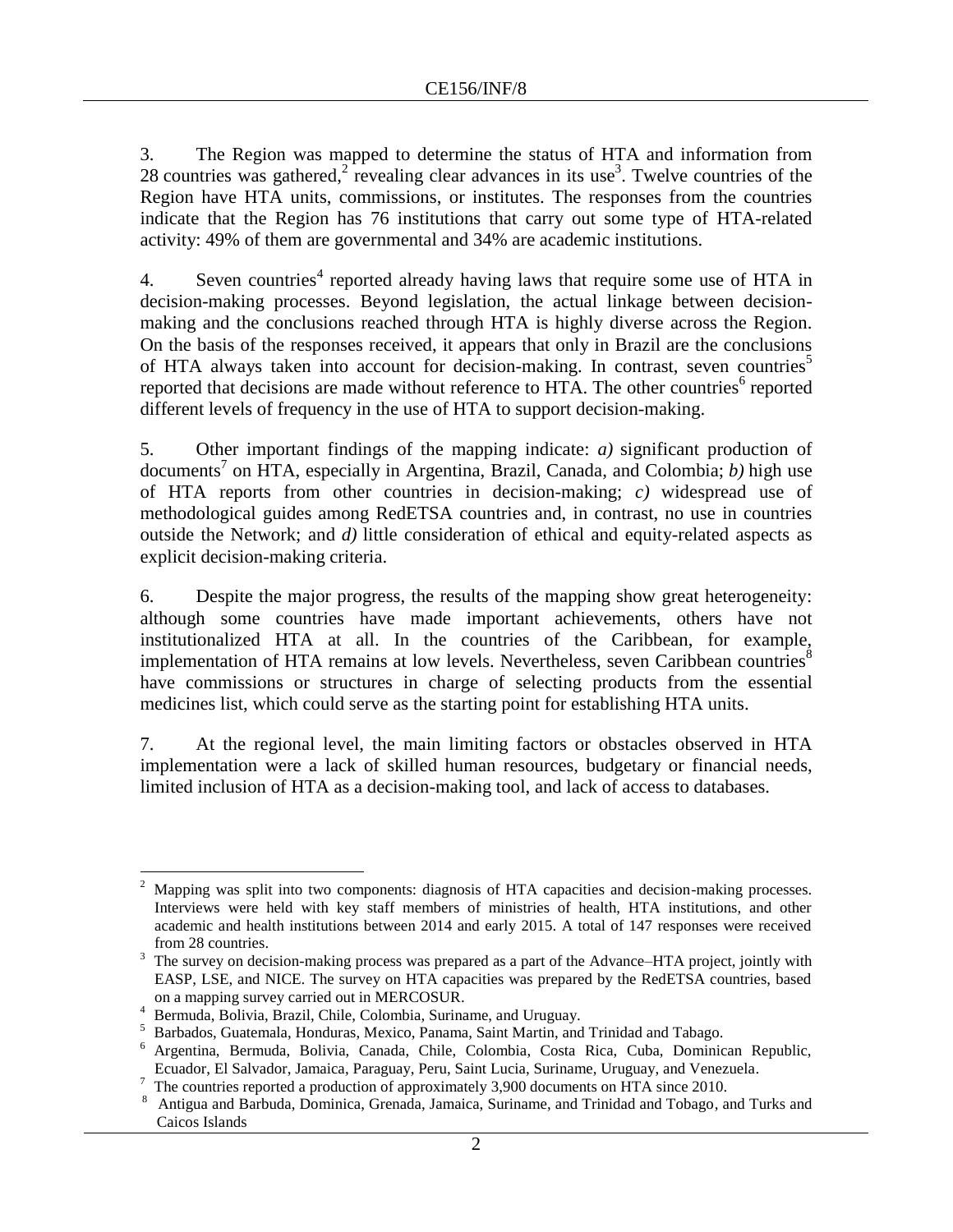8. Considering the need for training in the Region, the launch of the first course on HTA at the PAHO Virtual Campus represented very significant progress. In September 2014, with the support of IECS (Argentina), the tutored virtual course "Introduction to health technology assessment and economic evaluation" was launched. A total of 352 people from 19 countries requested admission to the course but only 47 participants from 16 countries could be accepted.

9. Networked collaboration plays a key role in the development of HTA. Since its creation, RedETSA has grown (it is currently made up of 26 institutions from 14 countries)<sup>9</sup> and has contributed to strengthening HTA in the Region. In addition to mapping capabilities and decision-making processes, there have been other important achievements: for example, the Network has allowed the development of a forum for the exchange of information by consolidating the PRAIS community of practice,<sup>10</sup> establishing a virtual forum where reports can be shared, subjects of interest addressed, and consultations made on specific technologies; and eight meetings and workshops were held to discuss different issues such as the role of HTA in universal health coverage and the interaction between HTA and regulation in the countries. Also in recent years, there has been considerable collaboration with other regional HTA networks, such as EUnetHTA and HTAsiaLink, and with the global HTA Network (INAHTA), which has seen a significant increase in affiliation of countries of the Region.<sup>11</sup>

10. Progress has been made in the adoption of an integrated approach to HTA in support of decision-making, which includes assessment, selection, incorporation, and rational use. The first experience in the implementation of this approach was in the Caribbean in 2013. Similarly, Paraguay is in the process of creating an office responsible for HTA and rational use––the first in the Region to integrate both issues. An integrated course in selection, HTA, and rational use is also in being designed at the PAHO Virtual Campus.

11. The rational use of technologies is an essential element in the implementation of an integrated approach, and significant progress has been achieved, such as the adoption of standardized mechanisms for the preparation of clinical practice guidelines in 12 countries.

 $\overline{a}$ <sup>9</sup> Argentina, Brazil, Bolivia, Canada, Chile, Colombia, Costa Rica, Cuba, Ecuador, El Salvador, Mexico, Paraguay, Peru, and Uruguay.

<sup>&</sup>lt;sup>10</sup> Currently, there are 63 participants belonging to the organizations that make up RedETSA, and 150 documents.

 $11$  INAHTA, created in 1993, currently has 13 member institutions from eight countries of the Region (Argentina, Brazil, Canada, Chile, Colombia, Mexico, the United States, and Uruguay). The institutions from Argentina, Brazil, Colombia, and Uruguay have joined since 2012.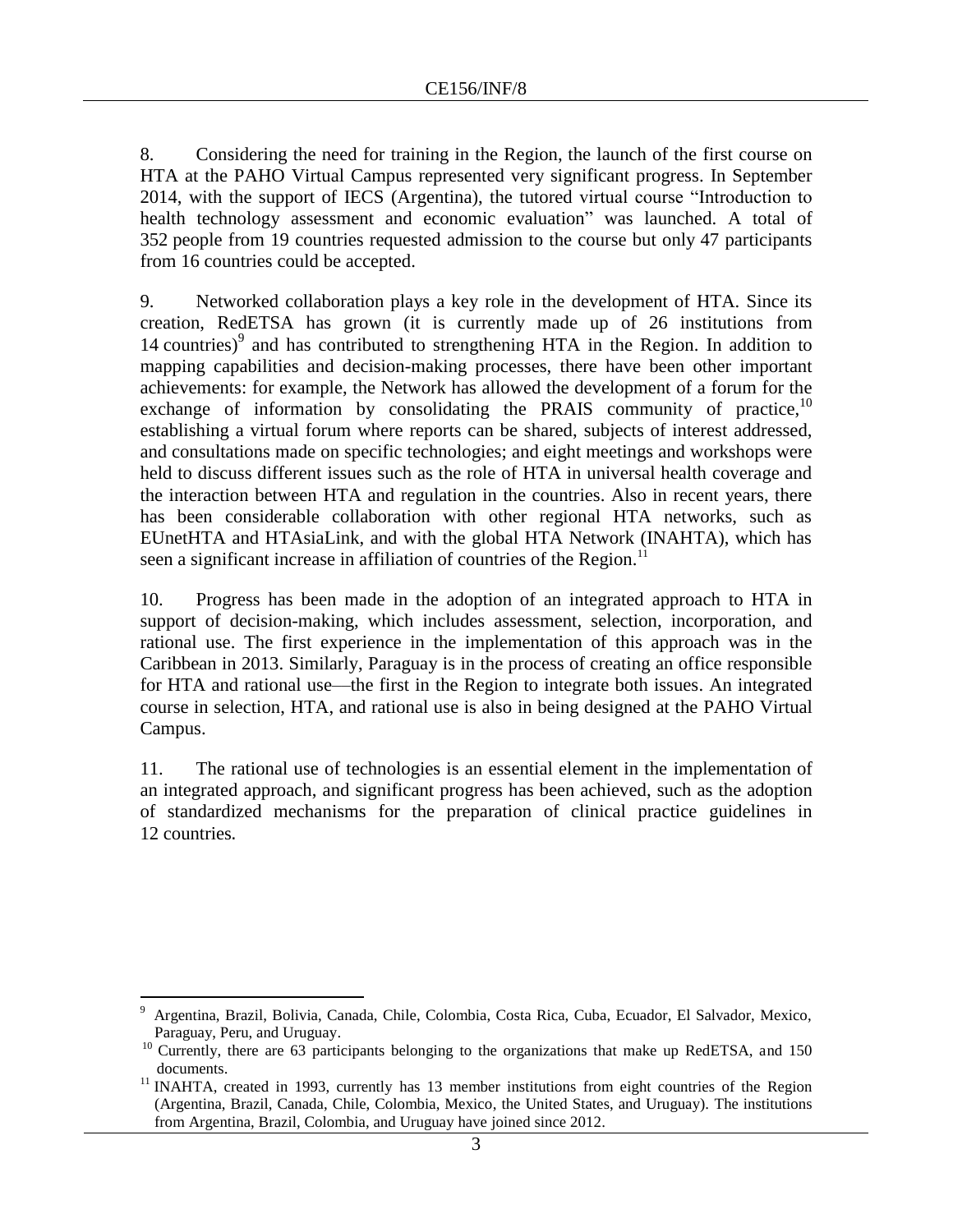### **Action Required to Improve the Situation**

12. The most important actions required to reduce the existing gaps and improve the situation in the countries of the Region with regard to the use of HTA as a tool to support decision-making include:

- a) Expansion of RedETSA: Considering the significant gap in the use of HTA in the countries that do not belong to the Network, the countries of Central America and of the Caribbean that are not part of the Network<sup>12</sup> are a priority for expansion. The data obtained in the mapping serve as a baseline to guide this effort.
- b) Preparation of a continuous training strategy: Considering the high demand for training in the Region, a strategy is needed that addresses the different needs of the countries, including training in the analysis and preparation of reports on HTA, as well as activities to raise awareness among decision-makers. More space will be made available at the Virtual Campus in order to respond more adequately to this demand.
- c) Strengthening of the links between assessments and decision-making: Currently, the weak links between HTA and decision-making in the Region makes it a priority to implement activities aimed at strengthening the connection, both in legislation and in fact.
- d) Development of tools that support the countries in the application of HTA to their decision-making processes: A set of relevant decision-making tools is now in development, <sup>13</sup> which will be more useful for countries in an early stage of HTA implementation.
- e) Increasing the exchange of information on HTA among the countries of the Region: Despite the progress made in the production of HTA documents, it is necessary to extend their availability to all countries. The RedETSA database is in development and will include reports on HTA and each country's decisions on the incorporation of technologies. A project for short professional exchanges among RedETSA institutions is also being prepared.

#### **Action by the Executive Committee**

13. The Executive Committee is requested to take note of this progress report and to formulate the recommendations it deems relevant.

 $\overline{a}$ <sup>12</sup> Antigua and Barbuda, Bahamas, Barbados, Belize, Dominica, Dominican Republic, Grenada, Guatemala, Guyana, Haiti, Honduras, Jamaica, Nicaragua, Panama, Saint Kitts and Nevis, Saint Lucia, Saint Vincent and the Grenadines, Trinidad and Tobago, and Venezuela.

<sup>&</sup>lt;sup>13</sup> Prepared by PAHO and other institutions as part of the Advance-HTA project.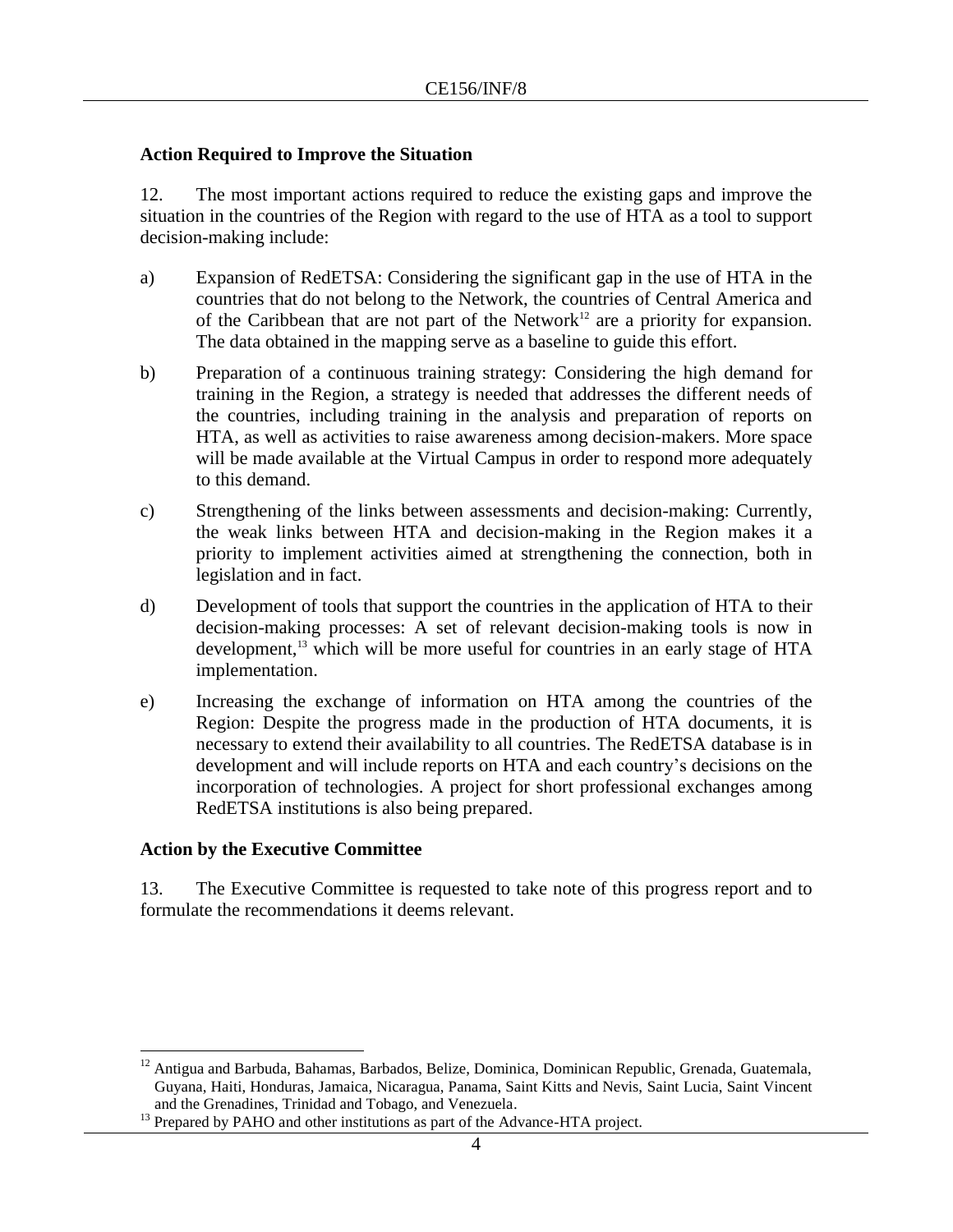# **List of Acronyms**

| <b>Acronym</b>    |                                                                                                                                                                            |
|-------------------|----------------------------------------------------------------------------------------------------------------------------------------------------------------------------|
| <b>CONITEC</b>    | Comissão Nacional de Incorporação de Tecnologias no Sistema Único de Saúde<br>(National Commission on the Incorporation of Technologies into the Unified<br>Health System) |
| <b>EASP</b>       | Escuela Andaluza de Salud Pública (Andalusian School of Public Health)                                                                                                     |
| <b>EUnetHTA</b>   | European Network for Health Technology Assessment                                                                                                                          |
| <b>HTAsiaLink</b> | Asian Health Technology Assessment Network                                                                                                                                 |
| <b>IECS</b>       | Instituto de Efectividad Clínica y Sanitaria (Institute for Clinical Effectiveness<br>and Health Policy)                                                                   |
| <b>IETS</b>       | Instituto de Evaluación Tecnológica en Salud (Institute of Health Technology<br>Assessment)                                                                                |
| <b>INAHTA</b>     | International Network of Agencies for Health Technology Assessment                                                                                                         |
| <b>LSE</b>        | London School of Economics and Political Science                                                                                                                           |
| <b>NICE</b>       | UK National Institute for Health and Care Excellence                                                                                                                       |
| <b>REBRATS</b>    | Rede Brasileira de Avaliação de Tecnologias em Saúde (Brazilian Health<br><b>Technology Assessment Network)</b>                                                            |
| <b>RedARETS</b>   | Red Argentina Pública de Evaluación de Tecnologías Sanitarias (Argentine<br>Public Network for Health Technology Assessment)                                               |
| RedETSA           | Red de Evaluación de Tecnologías en Salud de las Américas (Health Technology<br>Assessment Network of the Americas)                                                        |
| <b>SEARO</b>      | WHO Regional Office for South-East Asia                                                                                                                                    |
| <b>UCEETS</b>     | Unidad Coordinadora de Evaluación y Ejecución de Tecnologías en Salud<br>(Coordinating Unit for Health Technology Assessment and Implementation)                           |

## **References**

1. Pan American Health Organization. Health technology assessment and incorporation into health systems. 28.<sup>a</sup> Pan American Sanitary Conference. 64th Session of the Regional Committee of WHO for the Americas; 2012 Sep 17-21; Washington (DC). US. Washington (DC): PAHO; 2012 (Resolution CSP28.R9) [cited 2015 Feb 27]. Available from: [http://www.paho.org/hq/index.php?option=com\\_docman&task=doc\\_download&g](http://www.paho.org/hq/index.php?option=com_docman&task=doc_download&gid=18918&Itemid=270&lang=en) [id=18918&Itemid=270&lang=en](http://www.paho.org/hq/index.php?option=com_docman&task=doc_download&gid=18918&Itemid=270&lang=en)